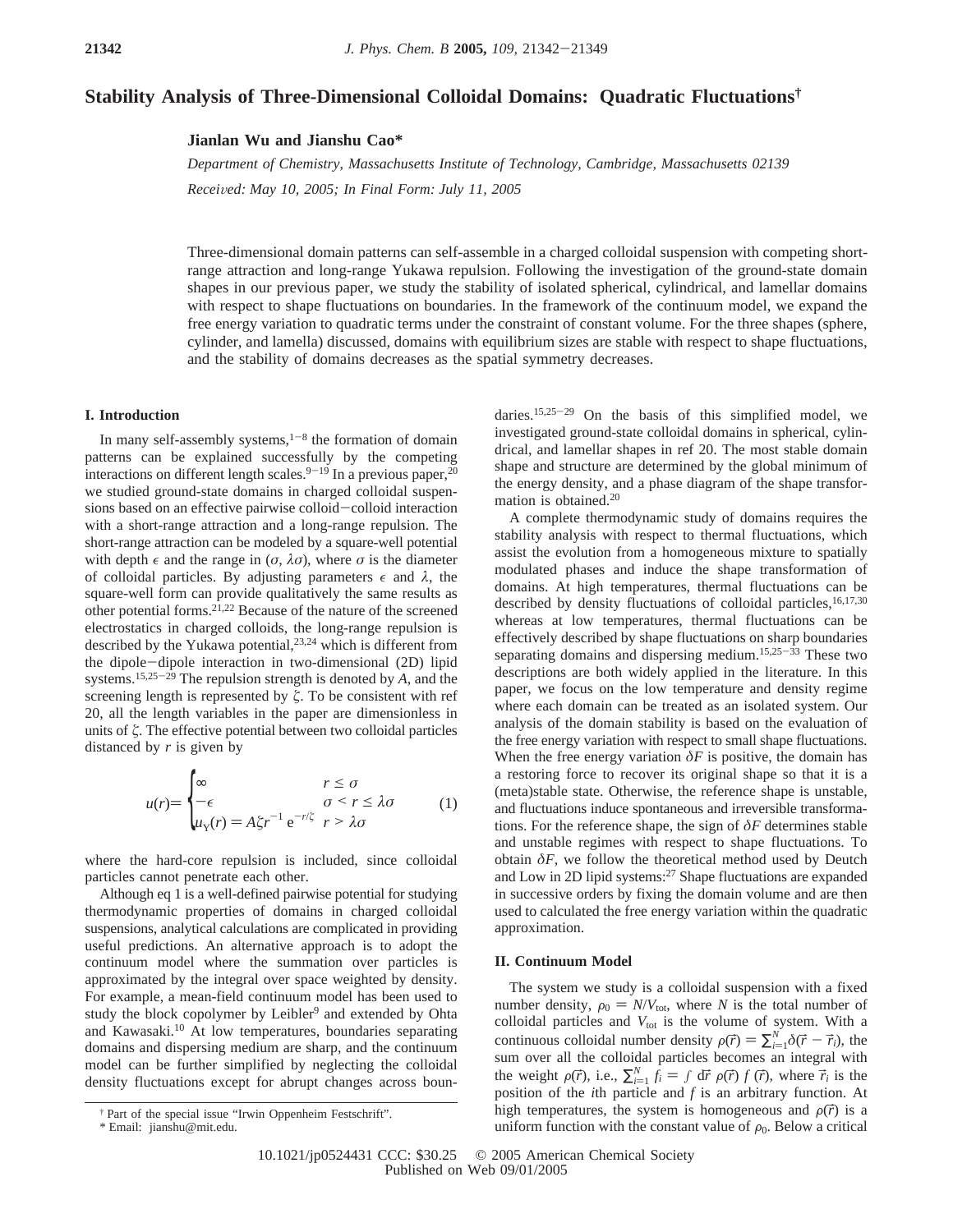temperature, colloidal particles aggregate into domains through a self-assembly process, and  $\rho(\vec{r})$  becomes a periodical function in space. At low temperatures, domains and dispersing medium are separated by sharp boundaries, across which  $\rho(\vec{r})$  jumps from a nonzero value to zero. Assuming that colloidal particles are uniformly distributed inside domains, the density function is reduced to

$$
\rho(\vec{r}) = \begin{cases} \rho_1 & \text{inside domains} \\ \rho_2 & \text{outside domains} \end{cases}
$$
 (2)

where  $\rho_2$  is set to be zero in this paper for convenience. The neglect of density fluctuations in eq 2 is acceptable at low temperatures, since shape fluctuations are dominant as discussed in the Introduction.

In the mean-field framework, the short-range attraction contributes to bulk adhesion and surface free energy. The bulk adhesion, is expressed as  $F_A = \int d\vec{r} \rho(\vec{r}) f_A(\vec{r})$ , where  $f_A(\vec{r})$  is the adhesive free energy density. Consistent with the simplification for the density function,  $f_A(\vec{r})$  is approximated by its average value,  $f_A = -n_c \epsilon/2$ , where  $n_c$  is the average contact number per particle. Since the bulk adhesion in a unit system volume,  $F_A/V = -\rho_0 v_0 n_c \epsilon/2$ , is a shape-independent constant,  $F_A$  does not contribute to the shape transformation and will be neglected. For a single domain Γ with surface area S<sub>d</sub>, its surface free energy is given by  $F_S(\Gamma) = \oint_{S_d} d\vec{r} \gamma(\vec{r}) \approx \gamma S_d$ . Although the surface tension  $\gamma$  is a shape-dependent function in general, we apply the zeroth-order approximation and consider *γ* as a constant. As an implicit function of temperature, the surface tension decreases as temperature increases.

The integrated contribution of the long-range Yukawa repulsion to free energy can be simplified to

$$
\sum_{i < j = 1}^{N} u_{\mathbf{Y}}(r_{ij}) = \sum_{m=1}^{N_{\mathbf{d}}} F_{\mathbf{Y}}^{(1)}(m) + \sum_{m < n = 1}^{N_{\mathbf{d}}} F_{\mathbf{Y}}^{(2)}(m, n) \tag{3}
$$

where  $r_{ij} = |\vec{r}_i - \vec{r}_j|$  and  $N_d$  is the total number of domains. In the above equation,  $F_Y^{(1)}(m)$  is the intradomain repulsive free energy for domain Γ*<sup>m</sup>*

$$
F_{\rm Y}^{(1)}(m) = \int_{\Gamma_m} d\vec{r}_1 \int_{\Gamma_m} d\vec{r}_2 \frac{\rho(\vec{r}_1) \, \rho(\vec{r}_2)}{2} u_{\rm Y}(|\vec{r}_1 - \vec{r}_2|) \tag{4a}
$$

whereas  $F_Y^{(2)}(m, n)$  is the interdomain repulsive free energy between two domains, Γ*<sup>m</sup>* and Γ*<sup>n</sup>*

$$
F_{\rm Y}^{(2)}(m,n) = \int_{\Gamma_m} d\vec{r}_1 \int_{\Gamma_n} d\vec{r}_2 \,\rho(\vec{r}_1) \,\rho(\vec{r}_2) \,u_{\rm Y}(|\vec{r}_1 - \vec{r}_2|) \tag{4b}
$$

In the low-density limit, the distance between a pair of domains is much larger than the characteristic domain size, so that each domain can be treated as an isolated system, and the collective contribution of  $F_Y^{(2)}(m, n)$  is ignored in the lowest-order approximation. The resulting effective free energy for a single domain is written as

$$
F \approx F_{\rm S} + F_{\rm Y}^{(1)} \tag{5}
$$

In a more rigorous manner, the sum on the right-hand side of eq 5 should be treated as energy instead of free energy. Since the entropic effects can be partially included by the temperaturedependent surface tension *γ*, and the configurational randomness of domains is omitted for the case of isolated domains, we consider eq 5 as a good approximation for the free energy. In the remainder of this paper, we will calculate the variation of *F*

with respect to shape fluctuations for spherical, cylindrical, and lamellar domains.

### **III. Spherical Domains**

As shown in our previous paper,<sup>20</sup> spherical domains are energetically preferred in the low-density and weak attraction limits. In this section, we analyze the stability of spherical domains and study the shape transformation driven by spherical harmonic shape fluctuations.

We first introduce a small fluctuation  $\delta R(\Omega)$  for a reference spherical domain with radius *R*. Following Deutch and Low's approach, $27$  we expand the shape fluctuation in successive orders

$$
\delta R(\Omega) = \delta R_0(\Omega) + \delta R_1(\Omega) + \cdots \tag{6}
$$

where  $|\delta R_0| \gg |\delta R_1| \gg \cdots$ . The same expansion will be applied for the stability analysis of cylindrical domains in the next section. According to this shape fluctuation, the domain volume formally changes from  $V_{d,0} = 4\pi R^3/3$  to

$$
V_{\rm d} = \frac{1}{3} \oint d\Omega [R + \delta R(\Omega)]^3
$$
  
\n
$$
\approx V_{\rm d,0} + R^3 \oint d\Omega \left[ \frac{\delta R(\Omega)}{R} + \frac{\delta R^2(\Omega)}{R^2} + O\left(\frac{\delta R^3(\Omega)}{R^3}\right) \right] \quad (7)
$$

where  $\oint d\Omega = \int_0^{\pi} \sin \theta \, d\theta \int_0^{2\pi} d\phi$  is the integral over the solid angle  $\Omega$ . The volume of a stable domain remains the same angle  $\Omega$ . The volume of a stable domain remains the same with respect to fluctuations, i.e.,  $V_d = V_{d,0}$ . On the basis of this constraint, the leading-order fluctuation satisfies  $\oint d\Omega \ \delta R_0(\Omega) = 0$ , and the next order satisfies  $\delta R_1(\Omega) =$  $-\delta R_0^2(\Omega)/R$ . Using spherical harmonics  $Y_{lm}(\Omega)$ , we expand  $\delta R_0(\Omega)$  as  $\delta R_0$ **(Ω)** as

$$
\delta R_0(\Omega) = \sum_{l=1}^{\infty} \delta R_0(l, \Omega) = \sum_{l=1}^{\infty} \sum_{m=-l}^{l} c_{lm} Y_{lm}(\Omega) \qquad (8)
$$

where  $c_{l,-m} = (-1)^m c_{lm}^*$  is required, since  $\delta R_0(\Omega)$  is real.<br>Next, we calculate the variation of the free energy *F*.

Next, we calculate the variation of the free energy *F* with respect to the shape fluctuation  $\delta R(\Omega)$ . In the low-density limit, the free energy of a colloidal domain is approximated as a sum of the surface free energy  $F_S$  and intradomain repulsion  $F_Y^{(1)}$ . With a constant surface tension  $\gamma$ , the variation of  $F_S$  only depends on the change of surface area  $S_d$ . Similar to eq 7, the surface area difference is truncated to quadratic terms

$$
\delta S_{\rm d} = \oint d\Omega \{ [R + \delta R(\Omega)]
$$
  

$$
\sqrt{[R(\Omega) + \delta R(\Omega)]^2 + |\nabla_{\Omega} \delta R(\Omega)|^2} - R^2 \}
$$
  

$$
\approx \oint d\Omega [|\nabla_{\Omega} \delta R_0(\Omega)|^2 - \delta R^2_{\rm 0}(\Omega)]
$$
 (9)

where  $\nabla_{\Omega}$  is the gradient operator for the solid angle  $\Omega$ ,  $\nabla_{\Omega} =$  $\partial_{\theta}$   $\hat{e}_{\theta}$  + (sin  $\theta$ )<sup>-1</sup> $\partial_{\phi}$  $\hat{e}_{\phi}$ , and { $\hat{e}_{r}$ ,  $\hat{e}_{\theta}$ ,  $\hat{e}_{\phi}$ } are unit vectors in spherical coordinates. The relation,  $\delta R_1(\Omega) = -\delta R^2_0(\Omega)/R$ , is<br>annlied to derive eq. 9. Following the expansion in eq. 8 and applied to derive eq 9. Following the expansion in eq 8 and the spherical harmonic differential equation,  $\nabla \frac{2}{\Omega} Y_{lm}(\Omega) = -(l + 1)Y_{l}(\Omega)$  we obtain the surface free energy variation  $-l(l + 1)Y_{lm}(\Omega)$ , we obtain the surface free energy variation

$$
\delta F_{\rm S} = \gamma \delta S_{\rm d} = \gamma \sum_{l=1}^{\infty} \sum_{m=-l}^{l} [l(l+1) - 1] |c_{lm}|^2 \qquad (10)
$$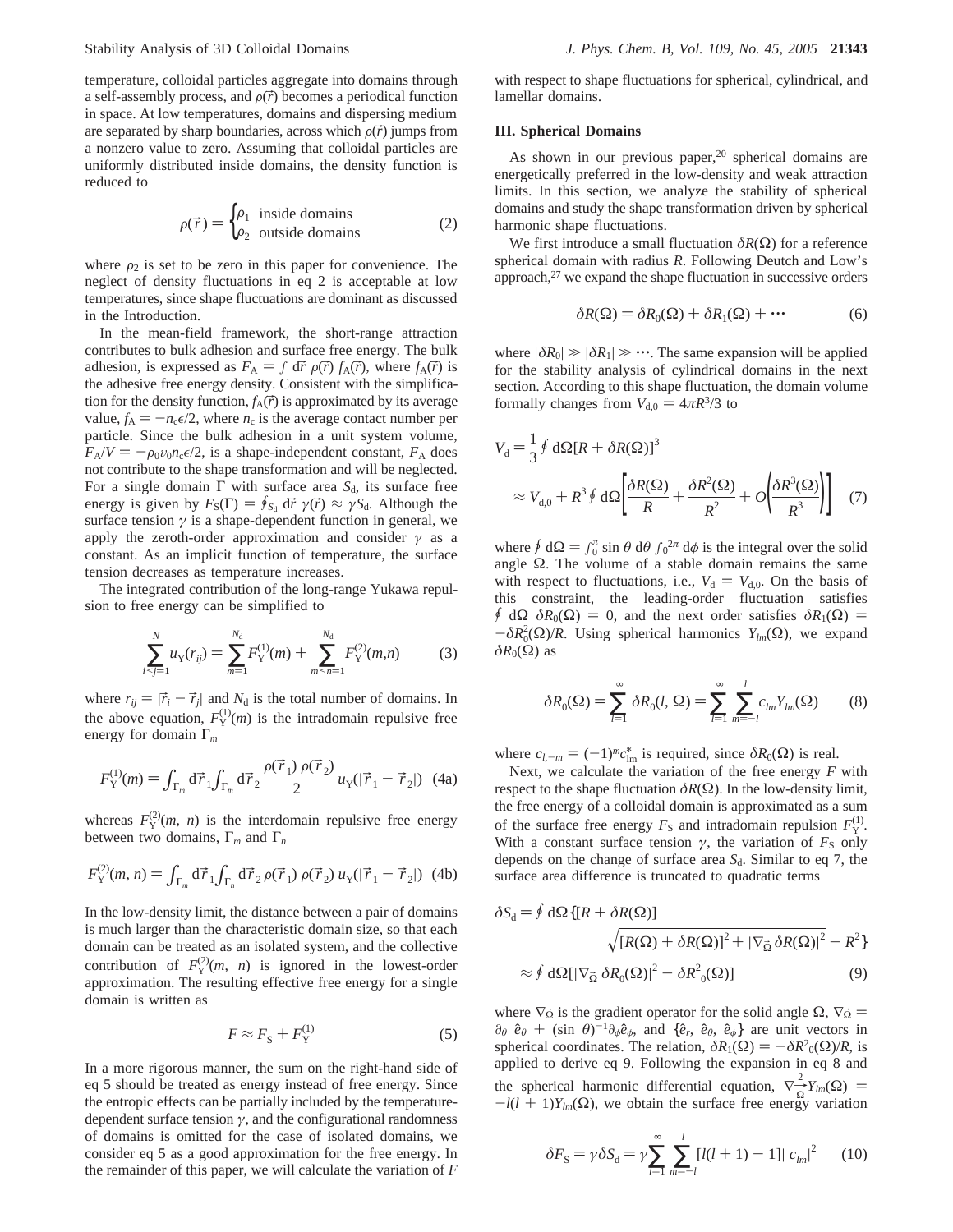In spherical coordinates, the intradomain repulsion is explicitly written as

$$
F_{\rm Y}^{(1)} = \frac{\rho_{1}^2}{2} \oint \, \mathrm{d}\Omega_1 \oint \, \mathrm{d}\Omega_2 \int \, \mathrm{d}r_1 \int \, \mathrm{d}r_2 r_{1}^2 r_{2}^2 u_{\rm Y}(r_{12}) \tag{11}
$$

where the distance between two vectors  $\vec{r}_1$  and  $\vec{r}_2$  is given by  $r_{12} = |\vec{r}_1 - \vec{r}_2| = (r_1^2 + r_2^2 - 2r_1r_2 \cos \chi)^{1/2}$ , and  $\chi$  is the angle between these two vectors  $\cos \chi = \cos \theta$ ,  $\cos \theta_2 + \cos \theta_1$ angle between these two vectors, cos  $\chi = \cos \theta_1 \cos \theta_2 + \sin \theta_2 \sin \theta_3 \cos(\phi_1 - \phi_2)$ . After a straightforward but tedious sin  $\theta_1$  sin  $\theta_2$  cos( $\phi_1 - \phi_2$ ). After a straightforward but tedious derivation, the quadratic truncation of the intradomain repulsion variation is given by

$$
\delta F_Y^{(1)} =
$$
\n
$$
\frac{R^4 \rho_{1}^2}{2} \oint d\Omega_1 \oint d\Omega_2 \,\delta R_0(\Omega_1) \,\delta R_0(\Omega_2) u_Y(|R\hat{e}_{r_1} - R\hat{e}_{r_2}|) +
$$
\n
$$
\frac{R^2 \rho_{1}^2}{2} \oint d\Omega_1 \oint d\Omega_2 \int_0^R dr_1 r_{1}^2 \,\delta R^2_{0}(\Omega_2) [\hat{e}_{r_2} \cdot \nabla_{\vec{r}_2} u_Y(|\vec{r}_1 - R\hat{e}_{r_2}|)] \tag{12}
$$

where the gradient operator for vector  $\vec{r}$  is  $\nabla_{\vec{r}} = \partial_r \hat{e}_r + r^{-1} \nabla_{\vec{\Omega}}$ in spherical coordinates. We apply the spherical harmonic expansion and simplify eq 12 to

$$
\delta F_Y^{(1)} = \pi R^4 \rho^2 {}_{1}A \sum_{l=1}^{\infty} \sum_{m=-l}^{l} |c_{lm}|^2 [g_l(R, R) - g_1(R, R)] \quad (13)
$$

where  $g_l(r_1, r_2)$  is defined using the *l*th-order Legendre polynomial  $P_l(\cos \gamma)$  as

$$
g_l(r_1, r_2) = A^{-1} \int_0^{\pi} d\chi \sin \chi P_l(\cos \chi) u_Y(r_{12}) \qquad (14)
$$

The details of this derivation are shown in Appendix A. The free energy variation for a spherical domain is the sum of eqs 10 and 13.

As discussed in section I, the sign of the free energy variation determines the stable ( $\delta F > 0$ ) and unstable ( $\delta F < 0$ ) regimes with respect to a given shape fluctuation. Since the free energy variation for a spherical domain is diagonalized in the basis of  $Y_{lm}(\Omega)$ , we focus on spherical harmonic shape fluctuations. Several examples are shown in Figure 1. With respect to the *l*th-order mode,  $\delta R_0(l, \Omega) = \sum_{m=-l}^{l} c_{lm} Y_{lm}(\Omega)$ , the critically stable radius  $R_l$  is determined by stable radius  $R_l$  is determined by

$$
\alpha[l(l+1)-1] + R_1^4[g_l(R_l, R_l) - g_1(R_l, R_l)] = 0 \quad (15)
$$

where the effective attraction-repulsion ratio,  $\alpha = \gamma / \pi \rho_1^2 A \zeta^4$ ,<br>is introduced in ref 20. A direct result of eq. 15 is that spherical is introduced in ref 20. A direct result of eq 15 is that spherical domains are always stable with respect to the first-order shape fluctuation mode  $(l = 1)$ . Here, we recall the equilibrium spherical radius  $R_{eq}$  determined by<sup>20</sup>

$$
\frac{dF}{dR_{\text{eq}}} \propto (1 - \alpha)R_{\text{eq}}^2 - 3 +
$$
\n
$$
(2R_{\text{eq}}^3 + 5R_{\text{eq}}^2 + 6R_{\text{eq}} + 3)e^{-2R_{\text{eq}}} = 0 \tag{16}
$$

For conciseness, the notation of "equilibrium" is introduced loosely throughout this paper to represent the optimal state for a given shape instead of the state with the global minimum free energy density. In addition, the symbol  $R_{eq}$  is introduced, since the original one, *Rm*, in ref 20 will be used as the *m*th-order critical radius for cylindrical domains in this paper. In Figure



**Figure 1.** Examples of spherical harmonic shape fluctuations with  $\delta R_0 = cY_{l0}(\Omega)$ . Three figures on the left side correspond to *l* = 2, and the other three on the right side correspond to  $l = 3$ . For figures in the same row, their values of *c* are the same and shown on the left.



**Figure 2.** The stability curves for spherical domains. With respect to the  $l(\geq 2)$ th order spherical harmonic fluctuation mode, spheres are stable below the corresponding stability curve, whereas they are unstable above this curve.

2, ratios between critical and equilibrium radii are plotted as functions of  $\alpha$  for the first three important fluctuation modes. With respect to the *l*th-order shape fluctuation, spherical domains are stable below the curve of  $R_l(\alpha)/R_{eq}(\alpha)$ , whereas they are unstable above this curve. Since the value of  $R_l$  is at least twice the equilibrium radius, spherical domains in equilibrium are always stable with respect to shape fluctuations in the quadratic approximation. In the weak attraction limit ( $\alpha \rightarrow 0$ ), the critical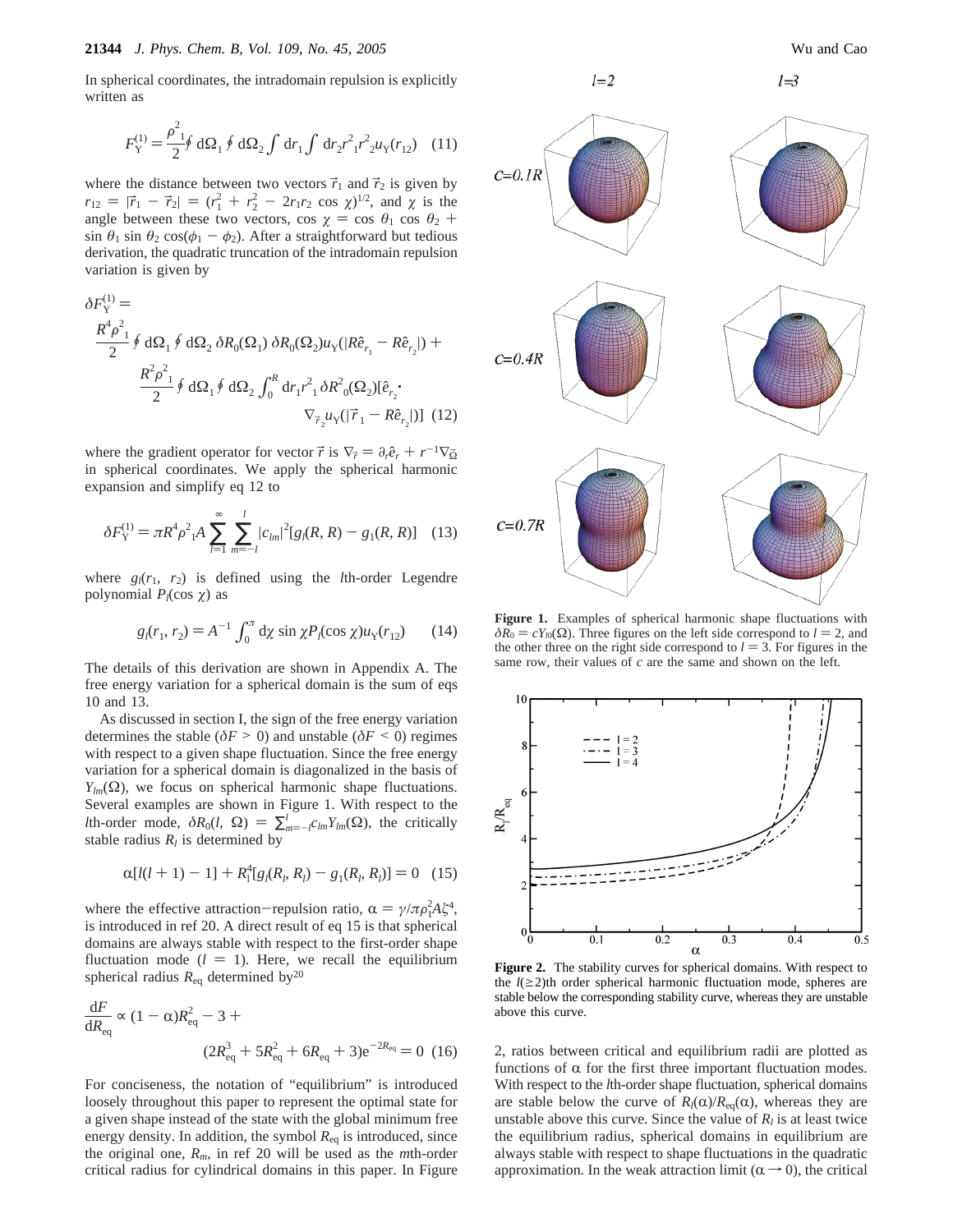radius  $R_l$  is an increasing function of  $l$ , so that the second-order shape fluctuation  $(l = 2)$  is the most important mode. Asymptotically, the ratio between critical and equilibrium radii is given by

$$
\lim_{\alpha \to 0} \frac{R_l}{R_{\text{eq}}} = \left[ \frac{2(2l+1)(l^2+l-1)}{5(l-1)} \right]^{1/3} \tag{17}
$$

With the increase of attraction strength, the critical radius  $R_l$ quickly increases. Above a critical point,  $\alpha_l = (l^2 + l - 2)$ /<br> $l^2(l^2 + l - 1)$  the *l*th-order radius approaches infinity and  $[2(l^2 + l - 1)]$ , the *l*th-order radius approaches infinity, and the associated free energy variation is always positive. For the associated free energy variation is always positive. For  $\alpha > \alpha_{\infty}$  (=1/2), all the spherical domains can resist shape fluctuations in the quadratic approximation. Although other shapes such as cylinders become more energetically favorable than spheres for  $\alpha > 0.788$  as shown in Figure 4 of ref 20, the transformation from isolated spheres to cylinders cannot be spontaneously achieved by shape fluctuations.

#### **IV. Cylindrical Domains**

In comparison to spheres and lamellae, cylindrical domains are the most stable state for  $0.788 < \alpha < 0.846$  in the lowdensity limit.20 Shape fluctuations for cylinders can be separated into two categories: about the radius and along the azimuthal axis. In this section, we will investigate shape fluctuations about the radius. The azimuthal shape fluctuations will be discussed together with shape fluctuations for lamellae in the next section because of their spatial similarities.

Similar to the approach for spherical domains, we expand the shape fluctuation in the Fourier basis under the constraint of constant volume. For a cylindrical domain with radius *R* and azimuth length  $L(\gg 1)$ , a fluctuation  $\delta R(\theta)$  about *R* formally changes the volume from  $V_{d,0} = \pi R^2 L$  to

$$
V_{\rm d} = \int_{-L/2}^{L/2} dz \int_{-\pi}^{\pi} d\theta \int_{0}^{R+\delta R(\theta)} dr
$$

$$
= V_{\rm d,0} + R^2 L \oint d\theta \left[ \frac{\delta R(\theta)}{R} + \frac{\delta R^2(\theta)}{2R^2} \right] \tag{18}
$$

where  $\oint d\theta = \int_0^{2\pi} d\theta$ . Following the successive expansion,<br> $\delta R(\theta) = \delta R_0(\theta) + \delta R_1(\theta) + \cdots$  the constant volume constraint  $\delta R(\theta) = \delta R_0(\theta) + \delta R_1(\theta) + \cdots$ , the constant volume constraint for stable domains requires that the leading-order fluctuation satisfies  $\oint d\theta \, \delta R_0(\theta) = 0$  and the next order satisfies  $\delta R_1(\theta) =$  $-\delta R_0^2(\theta)/(2R)$ . The leading-order fluctuation can be expanded<br>in the Fourier basis as  $\delta R_2(\theta) = \sum_{n=1}^{\infty} c_n e^{-\theta n t \theta}$  where  $c_n = c^*$ in the Fourier basis as  $\delta R_0(\theta) = \sum_{m \neq 0} c_m e^{im\theta}$ , where  $c_{-m} = c_m^*$ since  $\delta R_0(\theta)$  is real.

Using shape fluctuations in the expansion form, we calculate the free energy variation. Truncated to quadratic terms, the change of surface area with respect to  $\delta R(\theta)$  is given by

$$
\delta S_d \approx L \oint d\theta \{ \sqrt{[R + \delta R(\theta)]^2 + [\partial_\theta (R + \delta R(\theta))]^2} - R \}
$$
  

$$
\approx \frac{L}{2R} \oint d\theta [(\partial_\theta \delta R_0(\theta))^2 - \delta R^2(\theta)]
$$
 (19)

where the relation  $\delta R_1(\theta) = -\delta R^2(0/\theta)/2R$  is applied. The expansion of the surface free energy variation in in the Fourier expansion of the surface free energy variation in in the Fourier basis is thus written as

$$
\delta F_{\rm S} = \gamma \delta S = \frac{2\pi \gamma L}{R} \sum_{m=1}^{\infty} |c_m|^2 (m^2 - 1) \tag{20}
$$

In cylindrical coordinates  $\{\hat{e}_r, \hat{e}_\theta, \hat{e}_z\}$ , vectors are expressed as  $\vec{r} = \vec{r}_{\perp} + z\hat{e}_z = r_{\perp}\hat{e}_{r\perp} + z\hat{e}_z$ , and the explicit form of intradomain repulsion for a cylindrical domain is

$$
F_{Y}^{(1)} = \frac{\rho_{1}^{2}}{2} \int_{-L/2}^{L/2} dz_{1} \int_{-L/2}^{L/2} dz_{2} \int d\vec{r}_{\perp 1} \int d\vec{r}_{\perp 2}
$$
  

$$
u_{Y}(\sqrt{(z_{1} - z_{2})^{2} + |\vec{r}_{\perp 1} - \vec{r}_{\perp 2}|^{2}})
$$

$$
= \rho_{1}^{2}AL \int d\vec{r}_{\perp 1} \int d\vec{r}_{\perp 2} K_{0}(|\vec{r}_{\perp 1} - \vec{r}_{\perp 2}|) \text{ for } L \gg 1
$$
(21)

To derive the equation above, an integral identity,  $\int_0^\infty dz$  $\exp(-\sqrt{z^2+t^2})/\sqrt{z^2+t^2} = K_0(|t|)$ , is applied, where  $K_m(t)$  is the *m*th-order modified Bessel function of the second kind. With *m*th-order modified Bessel function of the second kind. With respect to  $\delta R(\theta)$ , we obtain the quadratic truncation for the intradomain repulsion variation

$$
\delta F_Y^{(1)} =
$$
\n
$$
\rho_1^2 ALR^2 \oint d\theta_1 \oint d\theta_2 \delta R_0(\theta_1) \delta R_0(\theta_2) K_0(|R\hat{e}_{r_{\perp 1}} - R\hat{e}_{r_{\perp 2}}|) +
$$
\n
$$
\rho_1^2 ALR \oint d\theta_2 \delta R_0(\theta_2) \oint d\theta_1 \int_0^R r_{\perp 1} dr_{\perp 1}
$$
\n
$$
\frac{\partial_{r_{\perp 2}} K_0(|r_{\perp 1}\hat{e}_{r_{\perp 1}} - R\hat{e}_{r_{\perp 2}}|)}{(22)}
$$

To expand  $\delta F_Y^{(1)}$  in the Fourier basis, we introduce the addition theorem for Bessel functions $34$ 

$$
K_0(a|\vec{r}_{\perp 1} - \vec{r}_{\perp 2}|) = \sum_{m=-\infty}^{\infty} K_m(ar_{\perp >}) I_m(ar_{\perp <}) e^{im(\theta_1 - \theta_2)} \tag{23}
$$

where  $I_m(t)$  is the *m*th-order modified Bessel function of the first kind, and  $r_{\perp}$  and  $r_{\perp}$  denote the larger and smaller of  $r_{\perp 1}$ and *r*⊥2, respectively. Substituting eq 23 into eq 22, the intradomain repulsion variation is given by

$$
\delta F_Y^{(1)} = 2(2\pi)^2 \rho_1^2 ALR^2 \sum_{m=1}^{\infty} |c_m|^2 [K_m(R)I_m(R) - K_1(R)I_1(R)]
$$
\n(24)

As a sum of eqs 20 and 24, the free energy variation for a cylindrical domain is diagonalized in the Fourier basis so that we will concentrate on harmonic shape fluctuations. Examples in Figure 3 show that an original cylindrical domain can evolve into *m* subdomains induced by the *m*th-order fluctuation mode,  $\delta R_0(m, \theta) = c_m e^{im\theta} + c_m^* e^{-im\theta}$ . Since the stability of domains is determined by the sign of  $\delta F$  the *m*th-order critically stable is determined by the sign of  $\delta F$ , the *m*th-order critically stable radius  $R_m$  with respect to  $\delta R_0(m, \theta)$  is given by

$$
\frac{\alpha}{4R_m^3}(m^2 - 1) + K_m(R_m)I_m(R_m) - K_1(R_m)I_1(R_m) = 0 \quad (25)
$$

The equation above shows that cylindrical domains remain marginally stable with respect to the first-order mode  $(m = 1)$ . To discuss higher-order fluctuation modes, we recall the equilibrium cylindrical radius  $R_{eq}^{20}$ 

$$
\frac{dF}{dR_{\text{eq}}} \propto 1 + \alpha R_{\text{eq}}^{-1} - 2K_1(R_{\text{eq}})I_1(R_{\text{eq}}) = 0 \tag{26}
$$

Here, we reemphasize that the equilibrium radius in the equation above is defined only for cylindrical domains without the consideration of other shapes. The results of  $R_m(\alpha)/R_{\text{eq}}(\alpha)$  are plotted in Figure 4 as functions of the control parameter  $\alpha$ . Similar to fluctuation modes for spheres, the *m*th-order shape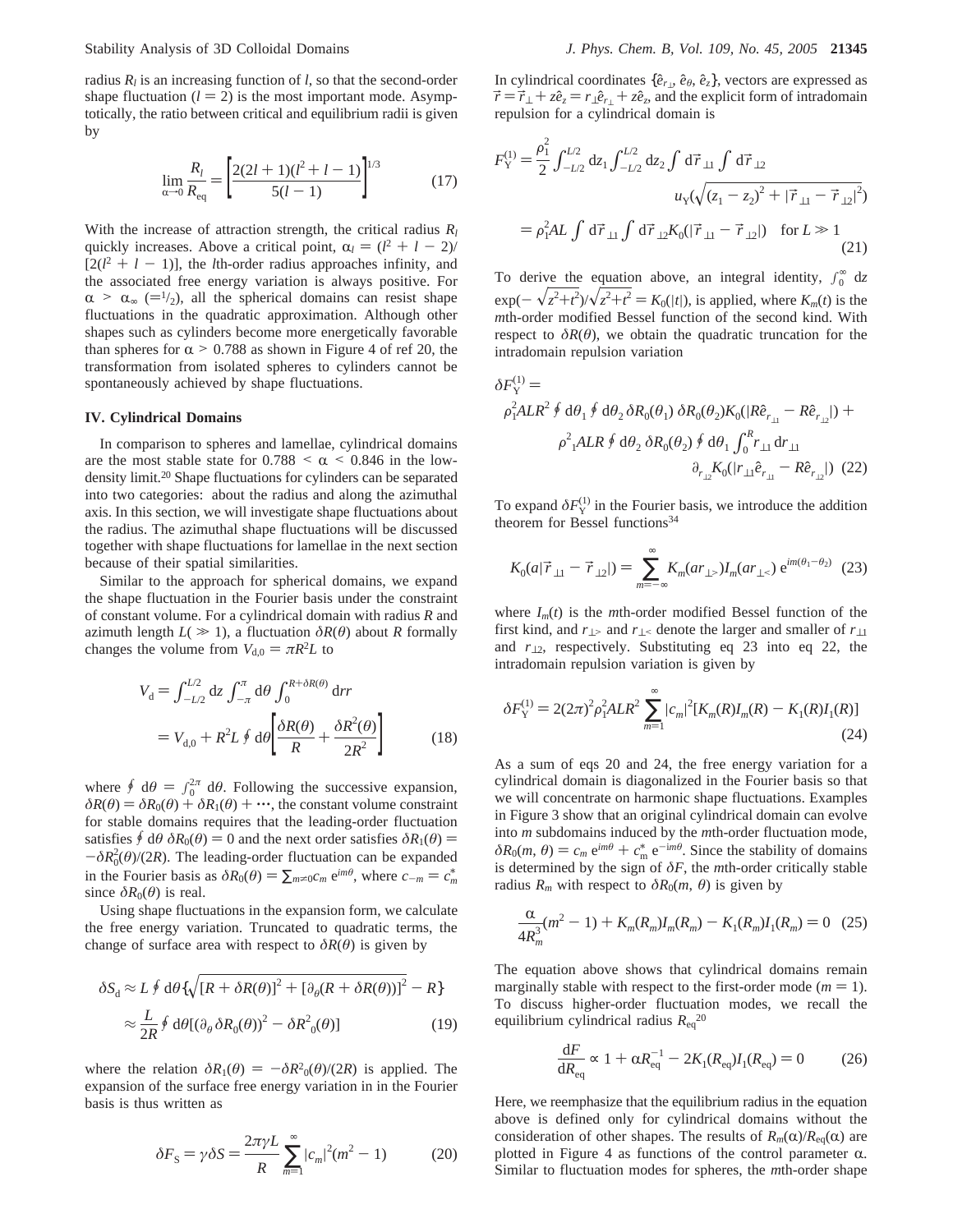

**Figure 3.** Examples of harmonic shape fluctuations with  $\delta R_0 = c$  $cos(m\theta)$  projected in the *xy* plane. Three figures on the left side correspond to  $m = 2$ , and the other three on the right side correspond to  $m = 3$ . For shapes in the same row, their values of *c* are the same and shown on the left.



**Figure 4.** The stability curves for cylindrical domains. With respect to the  $m(\geq 2)$ th order fluctuation mode (see Figure 3), cylinders are stable below the corresponding stability curve, whereas they are unstable above this curve.

fluctuation can irreversibly distort cylinders in the regime above the curve of  $R_m(\alpha)/R_{eq}(\alpha)$ . Since  $R_m$  is greater than  $R_{eq}$  by at least 50%, equilibrium cylindrical domains are stable with respect to shape fluctuations in the quadratic approximation. As displayed in Figure 4, the critical radius *Rm* systematically increases as *m* increases, indicating that the second-order fluctuation ( $m = 2$ ) is the most important mode for all the values of  $\alpha$ <sup>28</sup>. In the weak attraction limit, eqs 25 and 26 can be asymptotically solved resulting in asymptotically solved, resulting in

$$
\lim_{\alpha \to 0} \frac{R_m}{R_{\text{eq}}} \approx \left[ \frac{m(m+1)}{6} \log(\alpha^{-1}) \right]^{1/3} \quad \text{for } m \ge 2 \quad (27)
$$

With the increase of  $\alpha$ , the critical radius  $R_m$  experiences a slow decrease and a successive increase. The value of  $R<sub>m</sub>$  remains finite, which is different from the results for spheres.

### **V. Lamellar Domains**

With the lowest spatial symmetry, isolated lamellar domains are energetically favorable in the case of strong attraction  $(\alpha > 0.846)$ . In this section, we investigate the stability of lamellae with respect to shape fluctuations. The length, height, and width of a lamellar domain are denoted by  $L_1 \approx 1$ ,  $L_2$  ( $\gg$ 1), and *h*, respectively. Two small shape fluctuations,  $s(x, y)$  and  $s'(x, y)$ , are introduced on boundaries  $z = 0$  and  $z = 0$ *h*, respectively. The domain volume changes from  $V_{d,0}$  =  $L_1L_2h$  to

$$
V_{\rm d} = \int_{-L/2}^{L/2} dx \int_{-L/2}^{L/2} dy \int_{s(x,\,y)}^{h+s'(x,\,y)} dz
$$
  
=  $V_{\rm d,0} + \int_{-\infty}^{\infty} dx \int_{-\infty}^{\infty} dy [s'(x,\,y) - s(x,\,y)]$  (28)

For convenience, we introduce two-dimensional vectors,  $\vec{r}_{\perp}$  =  $x\hat{e}_x + y\hat{e}_y$  in the real space and  $\vec{q}_\perp = q_x\hat{e}_x + q_y\hat{e}_y$  in the Fourier space. To satisfy the constant-volume constraint for stable domains, the shape fluctuation around  $z = 0$  is expanded as

$$
s(\vec{r}_{\perp}) = \frac{1}{L_1 L_2} \sum_{\vec{q}_{\perp} \neq 0} s_{\vec{q}_{\perp}} e^{i\vec{q}_{\perp} \cdot \vec{r}_{\perp}}
$$
 (29)

where  $s_{\vec{q}\perp} = \int d\vec{r}\, \perp s(\vec{r}\perp) \exp(-i\vec{q}\perp \vec{r}\perp)$  is the Fourier transform of  $s(\vec{r}_\perp)$ . The same expansion is applied to the shape fluctuation,  $s'(\vec{r}_\perp)$ , around  $z = h$ . The successive expansion used for spheres and cylinders is unnecessary for lamella, since only linear terms of shape fluctuations appear in eq 28.

With respect to the shape fluctuations on two boundaries, the quadratic truncation of the surface area change is

$$
\delta S_{\rm d} \approx \int_{-L_1/2}^{L_1/2} \mathrm{d}x \int_{-L_2/2}^{L_2/2} \mathrm{d}y \left[ \sqrt{1 + |\nabla_{\vec{r}_{\perp}} s(\vec{r}_{\perp})|^2} + \sqrt{1 + |\nabla_{\vec{r}_{\perp}} s'(\vec{r}_{\perp})|^2} - 2 \right]
$$
  

$$
\approx \frac{1}{2} \int_{-\infty}^{\infty} \mathrm{d}x \int_{-\infty}^{\infty} \mathrm{d}y \left[ |\nabla_{\vec{r}_{\perp}} s(\vec{r}_{\perp})|^2 + |\nabla_{\vec{r}_{\perp}} s'(\vec{r}_{\perp})|^2 \right] \tag{30}
$$

where  $\nabla_{\vec{r}} = \partial_x \hat{e}_x + \partial_y \hat{e}_y$  is the gradient for the two-dimensional vector  $\vec{r}_\perp$ . Substituting the expansion forms of *s*( $\vec{r}_\perp$ ) and *s*'( $\vec{r}_\perp$ ) into the equation above, we obtain the surface free energy variation

$$
\delta F_{\rm S} = \gamma \delta S_{\rm d} = \frac{\gamma}{2L_{\rm l}L_{\rm 2}} \sum_{\vec{q}_{\perp} \neq 0} q^2_{\perp} [|s_{\vec{q}_{\perp}}|^2 + |s'_{\vec{q}_{\perp}}|^2] \tag{31}
$$

The variation of the intradomain repulsion is similarly expanded to quadratic terms, resulting in

$$
\delta F_Y^{(1)} = \frac{\rho_1^2}{2} \int d\vec{r}_{\perp 1} d\vec{r}_{\perp 2} u_Y(r_{\perp 12}) [s_1 s_2 + s_1' s_2' - s_1^2 - (s_1')^2] +
$$
  

$$
\frac{\rho_1^2}{2} \int d\vec{r}_{\perp 1} d\vec{r}_{\perp 2} u_Y ([r_{\perp 12}^2 + h^2]^{1/2}) [s_1^2 + (s_1')^2 - s_1 s_2' - s_1' s_2]
$$
  
(32)

where  $r_{\perp 12} = |\vec{r}_{\perp 1} - \vec{r}_{\perp 2}|$ , and the subscripts for the shape fluctuations *s* and *s*′ denote the associated vector variables, e.g.,  $s_1 \equiv s(\vec{r}_{\perp 1})$ . Using the expansion forms for two shape fluctuations,  $\delta F_Y^{(1)}$  is diagonalized in the Fourier space as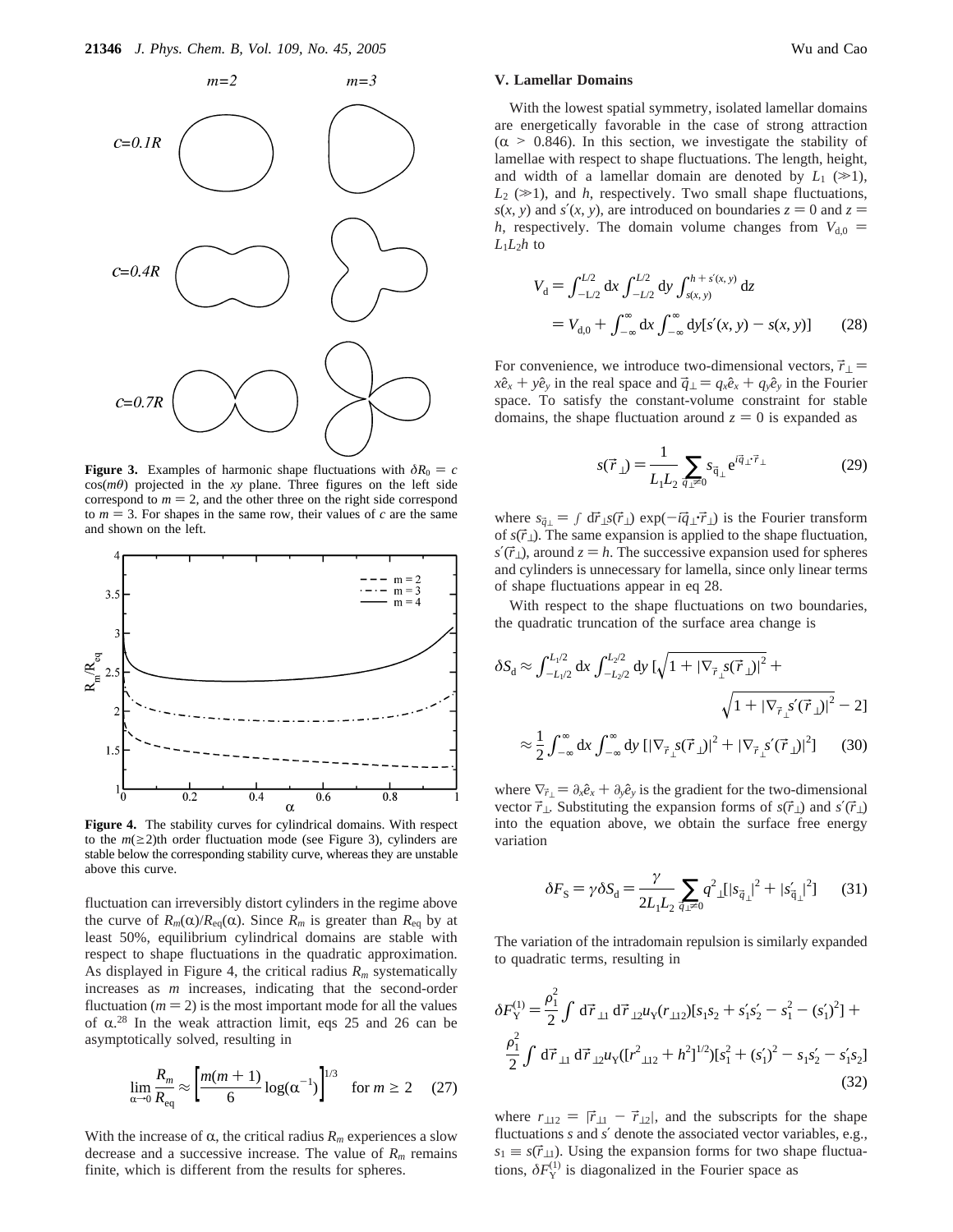$$
\delta F_{\mathbf{Y}}^{(1)} = \frac{\pi \rho_{\mathbf{I}}^2 A}{2L_{\mathbf{I}} L_2} \sum_{\vec{q}_{\perp} \neq 0} (|s_{\vec{q}_{\perp}}|^2 + |s_{\vec{q}_{\perp}}'|^2) [g_0(h) + g_{q_{\perp}}(0) - g_0(0)] - g_{\perp}(\rho_{\vec{q}_{\perp}}) \delta_{\vec{q}_{\perp}}(s_{\vec{q}_{\perp}}')^* + (s_{\vec{q}_{\perp}}) \delta_{\vec{q}_{\perp}}(s_{\vec{q}_{\perp}}')^*]
$$
(33)

where *gq*⊥(*z*) arises from the Fourier transform of the Yukawa potential,  $\pi A g_{q\perp}(z) = \int d\vec{r}_{\perp} u_Y([r_{\perp}^2 + z^2]^{1/2}) \exp(i\vec{q}_{\perp} \cdot \vec{r}_{\perp})$ . In the low-density limit, the free energy variation  $\delta F$  for a lamellar low-density limit, the free energy variation *δF* for a lamellar domain is the sum of eqs 31 and 33.

To clearly demonstrate shape fluctuations, we consider singlefrequency modes, i.e.,  $s(\vec{r}_\perp) = s_0 \cos(\vec{k}_\perp \cdot \vec{r}_\perp)$ , and  $s'(\vec{r}_\perp) =$  $s'_0 \cos(k_\perp \vec{r}_\perp + \phi)$ , where  $s_0$  and  $s'_0$  are amplitudes,  $k_\perp$  is a 2D<br>wavevector and  $\phi$  is the phase difference. The free energy wavevector, and  $\phi$  is the phase difference. The free energy variation is simplified to a harmonic form,  $\delta F = C(\omega + s^2)$ , where  $C = \pi s^2ALL/d$  is a width independent  $\omega$  $\omega_{-s}^{2}$ , where  $C = \pi \rho_1^2 A L_1 L_2 / 4$  is a width-independent con-<br>stant. The eigenfrequencies corresponding to two eigenmodes stant. The eigenfrequencies corresponding to two eigenmodes,  $s_{\pm} = (s_0 \pm s'_0)/2$ , are

$$
\omega_{\pm} = \alpha k_{\perp}^2 - g_0(0) + g_{k_{\perp}}(0) + g_0(h) \mp g_{k_{\perp}}(h) \cos \phi \quad (34)
$$

respectively. Since these two eigenfrequencies can be made equivalent by adjusting the phase difference  $\phi$ , we assume the amplitudes of two shape fluctuations are the same,  $s_0 = s'_0$ . The ejerenmode *s* vanishes and the free energy variation becomes eigenmode *<sup>s</sup>*- vanishes, and the free energy variation becomes  $\delta F = C\omega_{+} s_0^2$ . In addition, we consider two limiting phase  $\delta$  is shown differences, in-phase ( $\phi = 0$ ) and out-phase ( $\phi = \pi$ ), as shown in Figure 5. The phase differences with an intermediate value can be treated as a superposition of these two limits. For the in-phase shape fluctuation, the eigenfrequency for mode  $s_{+}$  is asymptotically expanded as

$$
\omega_{+}(\phi=0) \approx k^{2} \ln \left( \frac{1+h}{e^{-h} - 1} \right) +
$$
  

$$
\frac{k^{4} \ln \left[3 - e^{-h}(h^{2} + 3h + 3)\right] + O(k^{6} \ln \left(35\right))}
$$

in the long wavelength limit ( $k_{\perp} \rightarrow 0$ ). As shown in ref 20, the first term on the right-hand side of eq 35 becomes negative when the lamellar width is larger than the equilibrium value *h*eq. The long wavelength in-phase shape fluctuations thus can irreversibly distort nonequilibrium lamellar domains with *<sup>h</sup>* > *h*eq and form disordered lamellar phases such as labyrinths.1,2 For equilibrium lamellae, in-phase fluctuations are equivalent to bending modes in the elasticity theories<sup>26,35,36</sup>, since  $\omega_+ \sim$  $k_{\perp}^{4}$  in the leading order. The eigenfrequency  $\omega_{+}$  ( $\phi = 0$ ) for equilibrium lamellae is plotted in Figure 6 as a function of  $k_{\perp}$ equilibrium lamellae is plotted in Figure 6 as a function of *k*<sup>⊥</sup> in a wide range. Since  $\omega_+(\phi = 0)$  quickly increases with  $k_\perp$ , long-wavelength modes are preferred for in-phase fluctuations with the same amplitudes. As shown in Figure 5, out-phase shape fluctuations are equivalent to width fluctuations and can form cylinders if the amplitude is large. In the long-wavelength limit, the eigenfrequency is asymptotically given by

$$
\omega_{+}(\phi = \pi) = 4 e^{-h} + k^{2}{}_{\perp}[\alpha - 1 - (1 + h)e^{-h}] + O(k^{4}{}_{\perp})
$$
\n(36)

indicating that lamellae can resist out-phase shape fluctuations, since  $\omega_+$  > 0. As a comparison with in-phase fluctuations, we plot  $\omega_+$  ( $\phi = \pi$ ) in Figure 6 for equilibrium lamellae. The minimum value of  $\omega_+(\phi = \pi)$  appears at a finite wavenumber  $k_{\perp m}$ , implying the largest out-phase fluctuations.<sup>33</sup> The reduced optimal wavenumber *k*⊥*mh*eq is plotted in Figure 7, which demonstrates that  $k_{\perp m}^{-1}$  is in the same order as the equilibrium width  $h_{eq}$  in a broad range of  $\alpha$ . Sizes of cylinders induced by out-



**Figure 5.** Two important shape fluctuation modes for lamellar domains. The left is an in-phase fluctuation mode ( $\phi = 0$ ), and the right is an out-phase fluctuation mode ( $\phi = \pi$ ).



**Figure 6.** The eigenfrequency *<sup>ω</sup>*+ as a function of wavenumber *<sup>k</sup>*<sup>⊥</sup> for equilibrium lamellar domains ( $h = h_{eq}$ ). The dashed lines correspond to in-phase fluctuations ( $\phi = 0$ ), and the solid lines correspond to outphase fluctuations ( $φ = π$ ). The values of the control parameter  $α$  are as follows:  $\alpha = 0.1$  for lines with circles,  $\alpha = 0.5$  for lines with squares, and  $\alpha = 0.9$  for lines with up triangles.

phase fluctuations are thus expected to be close to original lamellar widths, consistent with the study of the stripe-bubble transformation in two-dimensional lipid systems.33 However, this shape transformation is not spontaneous, and an energy barrier  $\delta F(k_{\perp m})$  is required to be conquered by thermal fluctuations.

In addition to the phenomena discussed in the previous section, shape fluctuations of cylinders can also occur along the azimuthal axis. The azimuthal fluctuations can be considered as superpositions of two fundamental modes. For the first mode, the center of the circular cross-section fluctuates around the azimuthal axis of the original cylinder, whereas the radius of the circular cross-section is the same as the original value. This mode is similar to the in-phase fluctuation for lamellae. For the second mode, the circular centers are kept in a straight line, whereas the radius of the circular cross-section fluctuates periodically along the azimuthal axis. This mode is similar to the out-phase fluctuations for lamellae. Because of the spatial similarities, we would expect that the first type of shape fluctuations can be realized with less energy costs than the second type. However, to obtain quantitative results of these two modes, detailed calculations are needed in the future.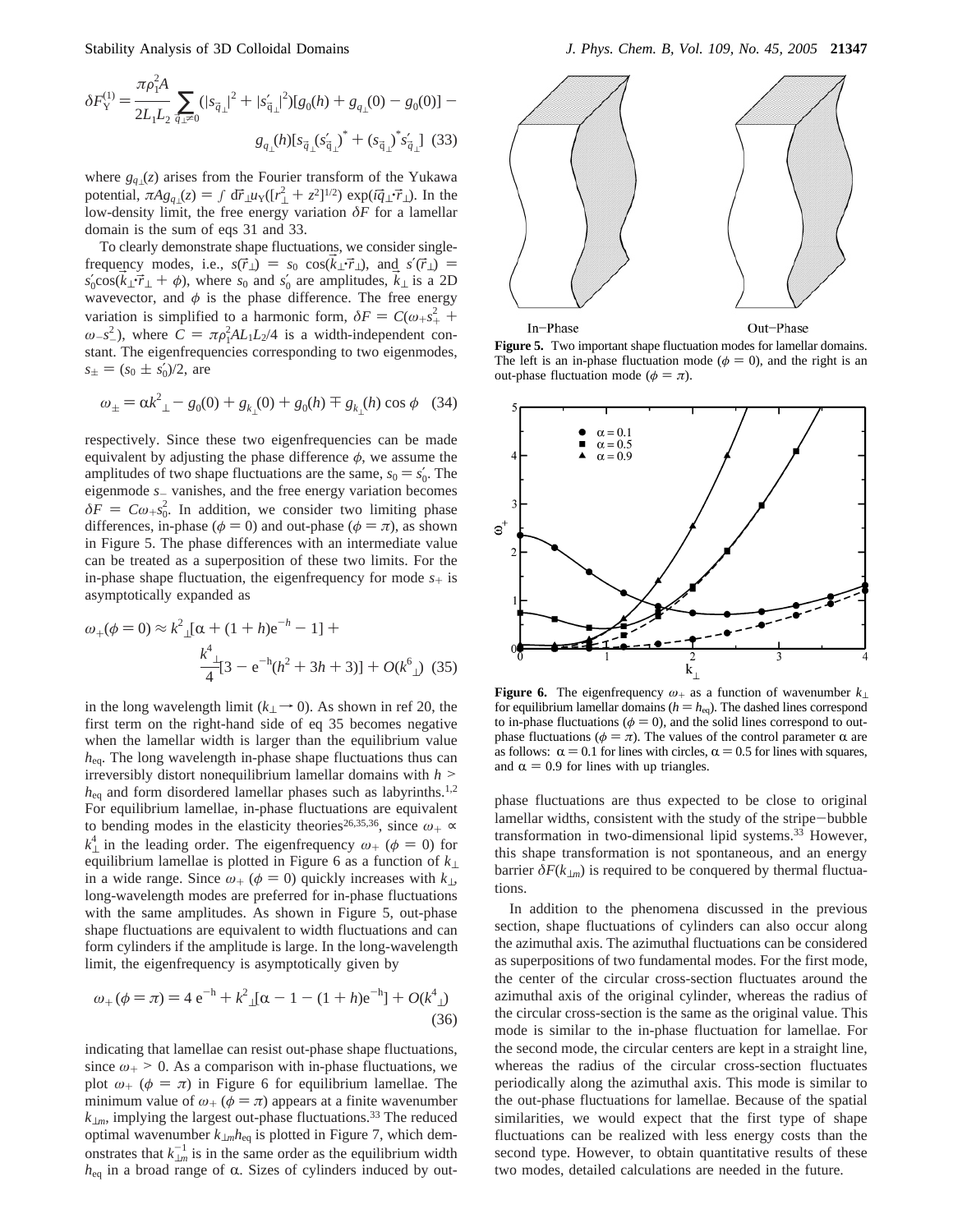

**Figure 7.** The dimensionless optimal wavenumber  $k_{\perp m}h_{\text{eq}}$  as a function of the control parameter  $\alpha$ . Given by the minimum of the eigenfrequency  $\omega_+(k_{\perp m})$  for equilibrium lamellae (see Figure 6),  $k_{\perp m}$  indicates the wavenumber of the out-phase fluctuation with the largest amplitude.

#### **VI. Discussions**

In charged colloidal suspensions with competing short-range attraction and long-range Yukawa repulsion, three-dimensional domain patterns can be self assembled. Following an early investigation of ground-state shapes, $20$  in this paper we analyze the stability of isolated spherical, cylindrical, and lamellar domains with respect to shape fluctuations, which effectively describe entropic effects at low temperatures. Our stability analysis adopts the simplified continuum model and follows closely the approach introduced by Deutch and Low.27 Under the constraint of constant volume for stable domains, shape fluctuations are expanded in successive orders and used to calculate the free energy variation  $\delta F$  within the quadratic approximation. The sign of *δF* determines the stability of domains: The reference shape can be recovered for  $\delta F > 0$ , whereas a spontaneous distortion occurs for  $\delta F \leq 0$ . On the basis of this criterion, spherical, cylindrical, and lamellar domains with equilibrium sizes are stable with respect to small shape fluctuations in the quadratic approximation. In addition, the domain stability decreases as the spatial symmetry decreases. Spherical domains have the highest spatial symmetry. For  $\alpha$  > 0.5, all the spherical domains are stable with respect to shape fluctuations, and the transformation from spheres to other shapes are not spontaneous. With the lowest spatial symmetry, lamellar domains whose widths are larger than the equilibrium value *h*eq are unstable with respect to in-phase shape fluctuations in the long wavelength limit. Instead of ordered one-dimensional lattice, disordered labyrinths composed of lamellae are often observed in experiments and simulations.1,2 Between limiting cases of spheres and lamellae, critically stable sizes of cylindrical domains are finite but larger than the equilibrium value with respect to shape fluctuations about the radius. Another interesting result of this paper is that out-phase fluctuations can transform lamellar domains to cylinders with similar sizes through an activation process, consistent with the study of twodimensional lipids.<sup>33</sup>

In this paper, we focus on the low-temperature and lowdensity regime, where each domain can be treated as an isolated system. With the increase of temperature, shape fluctuations with large amplitudes become important. Higher-order free energy variations are required to improve the quadratic approximation in our analysis. For finite volume fraction, the variation of interdomain repulsions has to be included. When

the system approaches the homogeneous state, the density change from colloidal domains to surrounding environments becomes smooth, and sharp boundaries are hard to define. Accordingly, thermal fluctuations are better described by density fluctuations, and the simple continuum model in this paper has to be modified.<sup>9,10</sup> For example, the transition between domains and the homogeneous phase has recently been predicted using density fluctuations in the Hartree approximation.17 Dynamics of charged colloids is also important in predicting the phase behaviors of domain patterns. In the diffusion-limited process,  $37$ domains with fractal structures can be formed. Computer simulations demonstrate domains with loose structures.<sup>38</sup> Nonequilibrium glassy states of domains with local structural arrest can be found in quenching processes. The cluster glass transition has been studied in charged colloids within the framework of mode-coupling theory,  $16,17,21,22,39-41$  and further theoretical efforts are needed to include hopping processes.

**Acknowledgment.** This work is supported by the NSF Career Award (Che-0093210) and the Camille Dreyfus Teacher-Scholar Award. We dedicate this paper to Professor Irwin Oppenheim with admiration. His work on the mode-coupling theory has influenced many of our papers.

## **Appendix A: Intradomain Repulsion Variation for Spherical Domains**

As shown in eq 12, the quadratic truncation of  $\delta F_Y^{(1)}$  for a spherical domain is a sum of two integrals, which will be denoted by  $W_A$  and  $W_B$  for convenience. In this appendix, we use the spherical harmonic expansion to explicitly calculate *WA* and *WB*.

The first step is to expand the Yukawa potential  $u_Y(r_{12})$  by spherical harmonics. An arbitrary function  $g(t)$  with  $t \in$  $[- 1, 1]$  can be expanded in the basis of Legendre polynomials  $P_l(t)$  as

$$
g(t) = \sum_{l=0}^{\infty} \frac{2l+1}{2} g_l P_l(t)
$$
 (A1)

where the coefficient *g<sub>l</sub>* is defined by  $g_l = \int_{-1}^{1} dt g(t) P_l(t)$ .<br>Since the explicit form of  $r_{l2}$  is  $r_{l3} = (r^2 + r^2 - 2r_{l3}r_{l3} \cos \omega)^{1/2}$ Since the explicit form of  $r_{12}$  is  $r_{12} = (r_1^2 + r_2^2 - 2r_1r_2 \cos \chi)^{1/2}$ <br>where  $\chi$  is the angle between vectors  $\vec{r}_1$  and  $\vec{r}_2$  and  $\cos \chi = \cos \chi$ where  $\chi$  is the angle between vectors  $\vec{r}_1$  and  $\vec{r}_2$  and cos  $\chi = \cos \chi$  $\theta_1$  cos  $\theta_2$  + sin  $\theta_1$  sin  $\theta_2$  cos( $\phi_1 - \phi_2$ ), and we use eq A1 to expand  $u_Y(r_{12})$  in the basis of  $P_l(\cos \chi)$  as

$$
u_{Y}(r_{12}) = \sum_{l=0}^{\infty} \frac{2l+1}{2} A g_{l}(r_{1}, r_{2}) P_{l}(\cos \chi)
$$
 (A2)

where the coefficient  $g_l(r_1, r_2)$  is given by

$$
g_l(r_1, r_2) =
$$
  

$$
A^{-1} \int_0^{\pi} \sin \chi u_Y (\sqrt{r_1^2 + r_2^2 - 2r_1 r_2 \cos \chi}) P_l(\cos \chi) d\chi
$$
 (A3)

Following the additional theorem for Legendre polynomials

$$
P_l(\cos \chi) = \frac{4\pi}{2l+1} \sum_{m=-l}^{l} Y_{lm}(\Omega_1) Y_{lm}^*(\Omega_2)
$$
 (A4)

we further simplify  $u_Y(r_{12})$  to be

$$
u_{Y}(r_{12}) = 2\pi A \sum_{l=0}^{\infty} \sum_{m=-l}^{l} g_{l}(r_{1}, r_{2}) Y_{lm}(\Omega_{1}) Y_{lm}^{*}(\Omega_{2})
$$
 (A5)